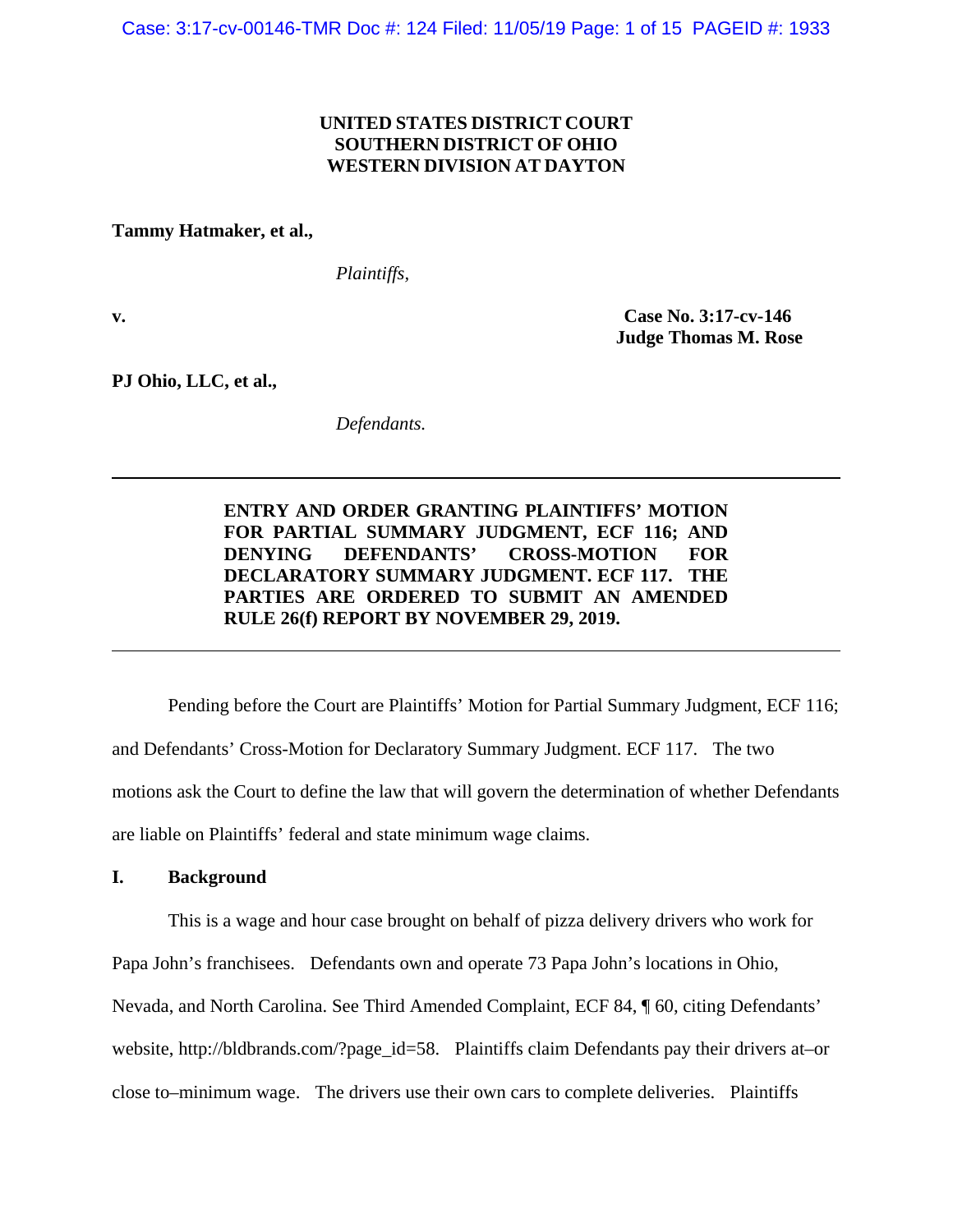#### Case: 3:17-cv-00146-TMR Doc #: 124 Filed: 11/05/19 Page: 2 of 15 PAGEID #: 1934

allege the cars cost money to purchase, maintain, and operate. Plaintiffs allege that because Defendants have not paid the drivers their actual expenses or the IRS standard business mileage rate, Defendants have failed to pay the drivers at least minimum wage. See, e.g., 29 C.F.R. § 531.35; see also DOL Handbook § 30c15(a).

 Defendants required delivery drivers to maintain and pay for operable, safe and legallycompliant automobiles to use in delivering pizza and pay for the cost of a functioning cell phone to make deliveries and other equipment necessary to complete their job duties. Doc. 2-1,  $\P$  10-11, Doc 2-2, ¶¶ 10-11, Doc. 2-3 ¶¶10-11.

 Defendants required delivery drivers to pay for gasoline, oil and other fluids, vehicle parts, auto repair and maintenance, registration costs, licensing and taxes. Doc. 2-1, ¶ 12, Doc 2- 2, ¶ 12, Doc. 2-3 ¶ 12. The delivery drivers' cars depreciated in value as a result of the work that was done for Defendants. Doc. 2-1,  $\P$  12, Doc 2-2,  $\P$  12, Doc. 2-3  $\P$  12. Further, Defendants required the delivery drivers to maintain auto insurance. Doc. 2-1, ¶ 12, Doc 2-2, ¶ 12, Doc. 2-3 ¶ 12. Defendants never attempted to calculate how much money delivery drivers were paying out of pocket and did not require delivery drivers to record or report expenditures for the automobiles, gasoline or other job-related expenses. Doc. 2-1, ¶¶ 14-15, Doc 2-2, ¶¶ 14- 16, Doc. 2-3 ¶¶ 15-16. Defendants have neither tracked and paid for their delivery drivers' actual expenses, nor reimbursed their drivers at the IRS rate.

 Plaintiffs allege that Defendants violate the Fair Labor Standards Act and state wage and hour laws by under-reimbursing the delivery drivers and that they have met their burden by use of Internal Revenue Service mileage rates. Defendants' position is that the Court should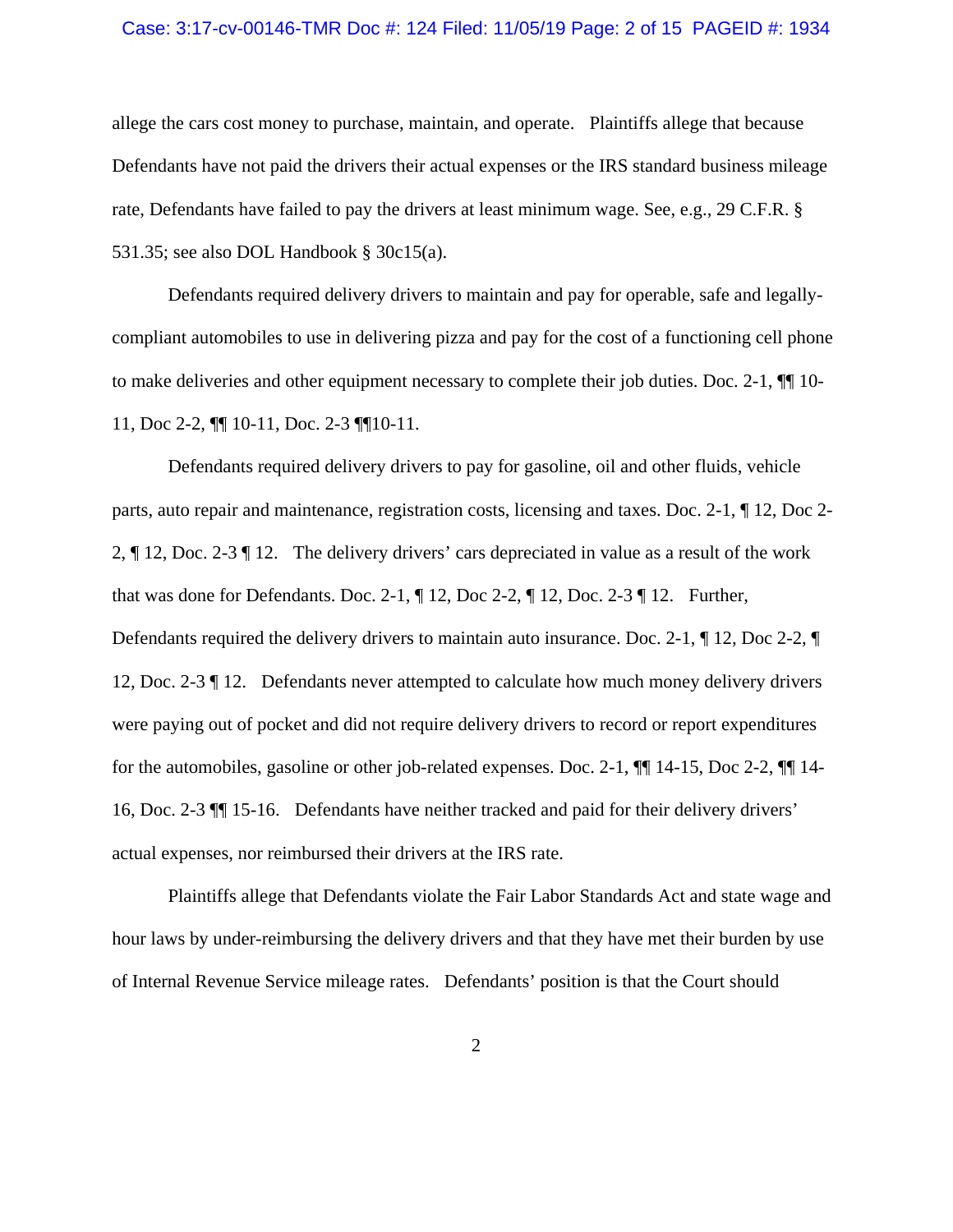#### Case: 3:17-cv-00146-TMR Doc #: 124 Filed: 11/05/19 Page: 3 of 15 PAGEID #: 1935

require drivers to prove by a preponderance of the evidence that, in any given workweek, the difference between their wages and their actual unreimbursed pizza delivery expenses was less than the applicable minimum wage in that workweek.

#### **II. Standard**

 The standard of review applicable to motions for summary judgment is established by Federal Rule of Civil Procedure 56 and associated case law. Rule 56 provides that summary judgment "shall be rendered forthwith if the pleadings, depositions, answers to interrogatories, and admissions on file, together with the affidavits, if any, show that there is no genuine issue as to any material fact and that the moving party is entitled to a judgment as a matter of law." Fed. R. Civ. P. 56(c). Alternatively, summary judgment is denied "[i]f there are any genuine factual issues that properly can be resolved only by a finder of fact because they may reasonably be resolved in favor of either party." *Hancock v. Dodson*, 958 F.2d 1367, 1374 (6th Cir. 1992) (quoting *Anderson v. Liberty Lobby, Inc.*, 477 U.S. 242, 250 (1986)). Thus, summary judgment must be entered "against a party who fails to make a showing sufficient to establish the existence of an element essential to that party's case, and on which that party will bear the burden of proof at trial." *Celotex Corp. v. Catrett*, 477 U.S. 317, 322 (1986).

# **III. Analysis**

 The FLSA mandates that "'[e]very employer shall pay to each of his employees who in any workweek is engaged in commerce or in the production of goods for commerce 'a statutory minimum hourly wage…. The DOL regulations require that the minimum wage be paid 'finally and unconditionally' or 'free and clear.'" *Stein v. hhgregg, Inc*., 873 F.3d 523, 530 (6th Cir.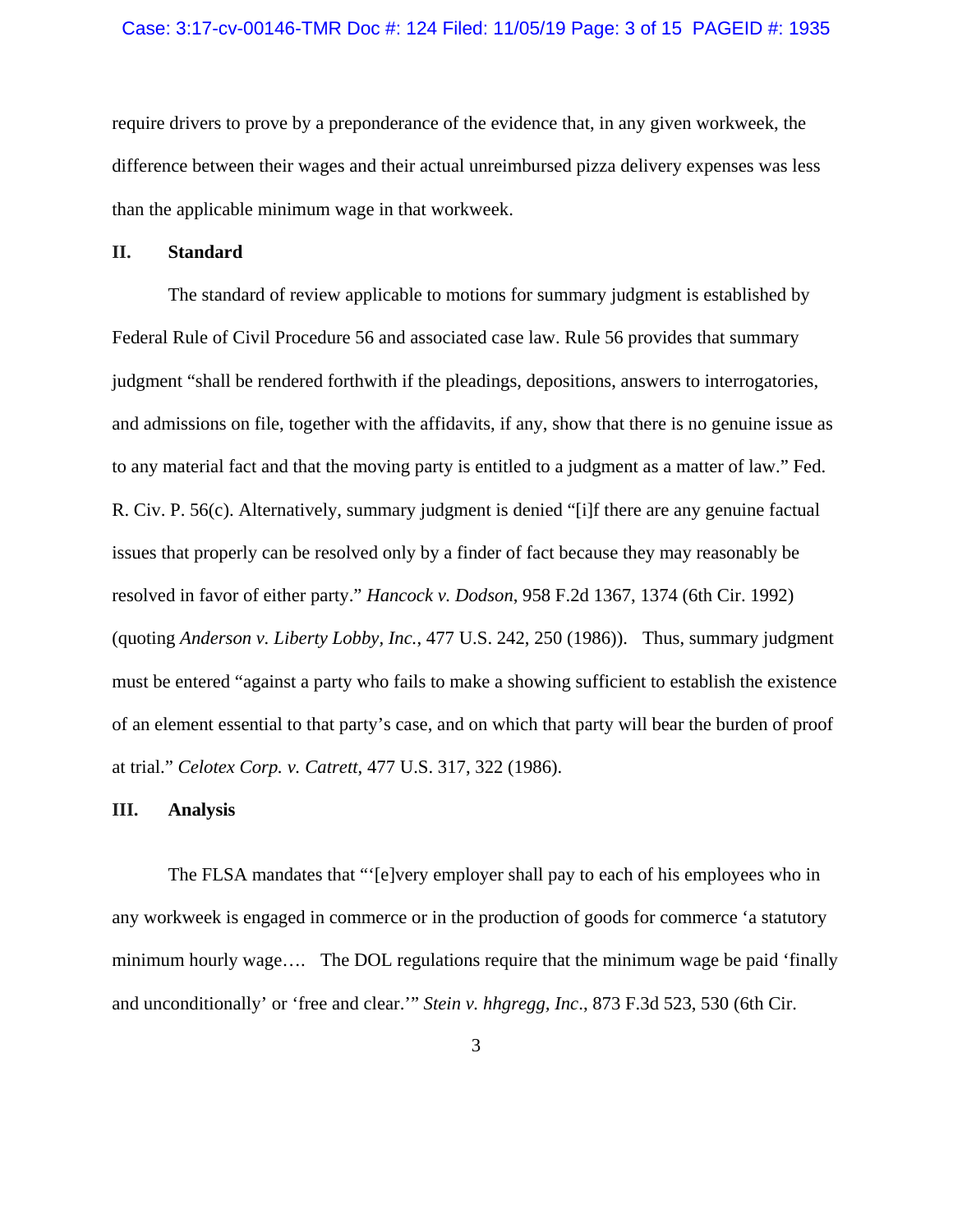2017) (citing 29 U.S.C. § 206(a) and 29 C.F.R. § 531.35).

The "anti-kickback" regulation implementing the FLSA states:

Whether in cash or in facilities, "wages" cannot be considered to have been paid by the employer and received by the employee unless they are paid finally and unconditionally or "free and clear." The wage requirements of the Act will not be met where the employee "kicks back" directly or indirectly to the employer or to another person for the employer's benefit the whole or part of the wage delivered to the employee. This is true whether the "kickback" is made in cash or in other than cash. For example, if it is a requirement of the employer that the employee must provide tools of the trade which will be used in or are specifically required for the performance of the employer's particular work, there would be a violation of the Act in any workweek when the cost of such tools purchased by the employee cuts into the minimum or overtime wages required to be paid him under the Act. See also in this connection,  $\S$  531.32(c).

29 CFR § 531.35.

 The anti-kickback regulation," prohibits any arrangement that "'tend[s] to shift part of the employer's business expense to the employees . . . to the extent that it reduce[s] an employee's wage below the statutory minimum.'" *Mayhue's Super Liquor Stores, Inc. v. Hodgson*, 464 F.2d 1196, 1199 (5th Cir. 1972). "The wage requirements of the Act will not be met where the employee 'kicks back' directly or indirectly to the employer or to another person for the employer's benefit the whole or part of the wage delivered to the employee." 464 F.2d at 1199 (quoting 29 C.F.R. § 531.35); see also *Ramos-Barrientos v. Bland*, 661 F.3d 587, 594-95 (11th Cir. 2011) (quoting *Mayhue's*); *Rivera v. Peri & Sons Farms, Inc*., 735 F.3d 892, 898 (9th Cir. 2013) (requiring the employer to reimburse for travel and immigration expenses incurred before the employment relationship began because these expenses were "essential for the …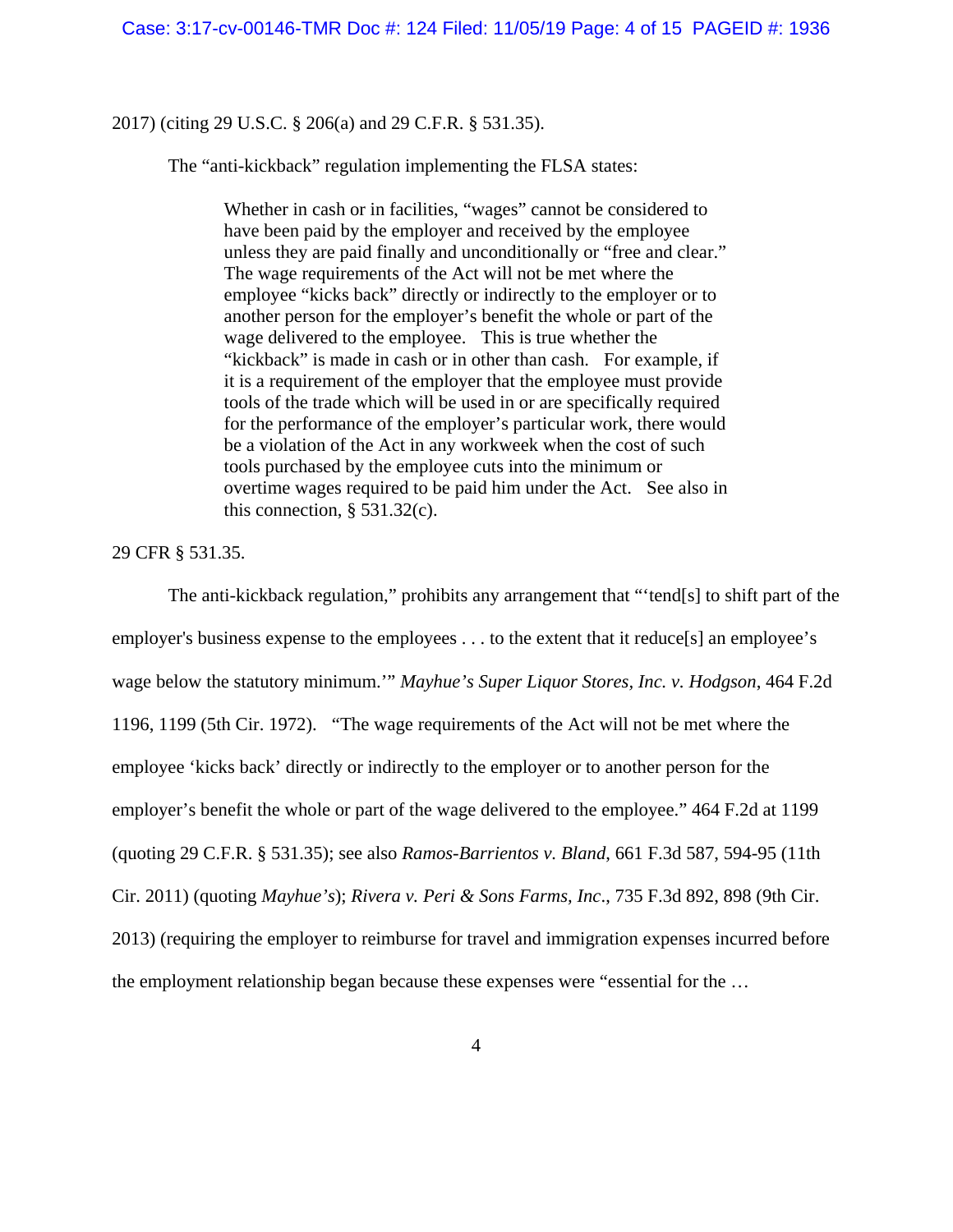#### Case: 3:17-cv-00146-TMR Doc #: 124 Filed: 11/05/19 Page: 5 of 15 PAGEID #: 1937

employment relationship to come to fruition."); also *Martin v. Petroleum Sales, Inc*., No. 90-cv-2453-4A, 1992 WL 439740, \*15 (W.D. Tenn. Jul. 9, 1992) ("Wage payments must be made 'free and clear' and without 'kickbacks' to the employer or to another person for the employer's benefit. 29 C.F.R. 531.35. Such an attempt to shift part of the employer's cost of doing business [cash shortages] to the employee is illegal.") (citing *Mayhue's*, 464 F.2d at 1199).

 In the pizza delivery context, the cost associated with delivering food for an employer is a "kickback" to the employer that must be fully reimbursed, lest a minimum wage violation be triggered. See, e.g., *Perrin v. Papa John's Int'l, Inc*., 114 F. Supp. 3d 707 (E.D. Mo. July 8, 2015); *Graham v. The Word Enters. Perry, LLC*, No. 18-cv-0167, 2018 WL 3036313, \*4 (E.D. Mich. Jun. 19, 2018) ("An example of such an expense are tools of the trade that the employee must provide which is required to perform the job, such as a personal car that an employee operates to make pizza deliveries."); *Ke v. Saigon Grill, Inc*., 595 F.Supp.2d 240, 258 (S.D.N.Y. 2008) (holding that deliverymen's bicycles and motorbikes were "tools of the trade," such that costs related to those vehicles had to be reimbursed by the employer where deliverymen otherwise earned minimum wage).

Defendants counter that the IRS rate merely is the maximum safe harbor rate that the IRS permits taxpayers to use in computing deductions from taxable income. According to Defendants, the IRS rate is nothing more than a cap on deductible expense for federal income tax purposes – a ceiling on tax deductions under the Internal Revenue Code, not a floor for reimbursements under the Fair Labor Standards Act.

As a general principle, employers are not permitted to "guess" or "approximate" a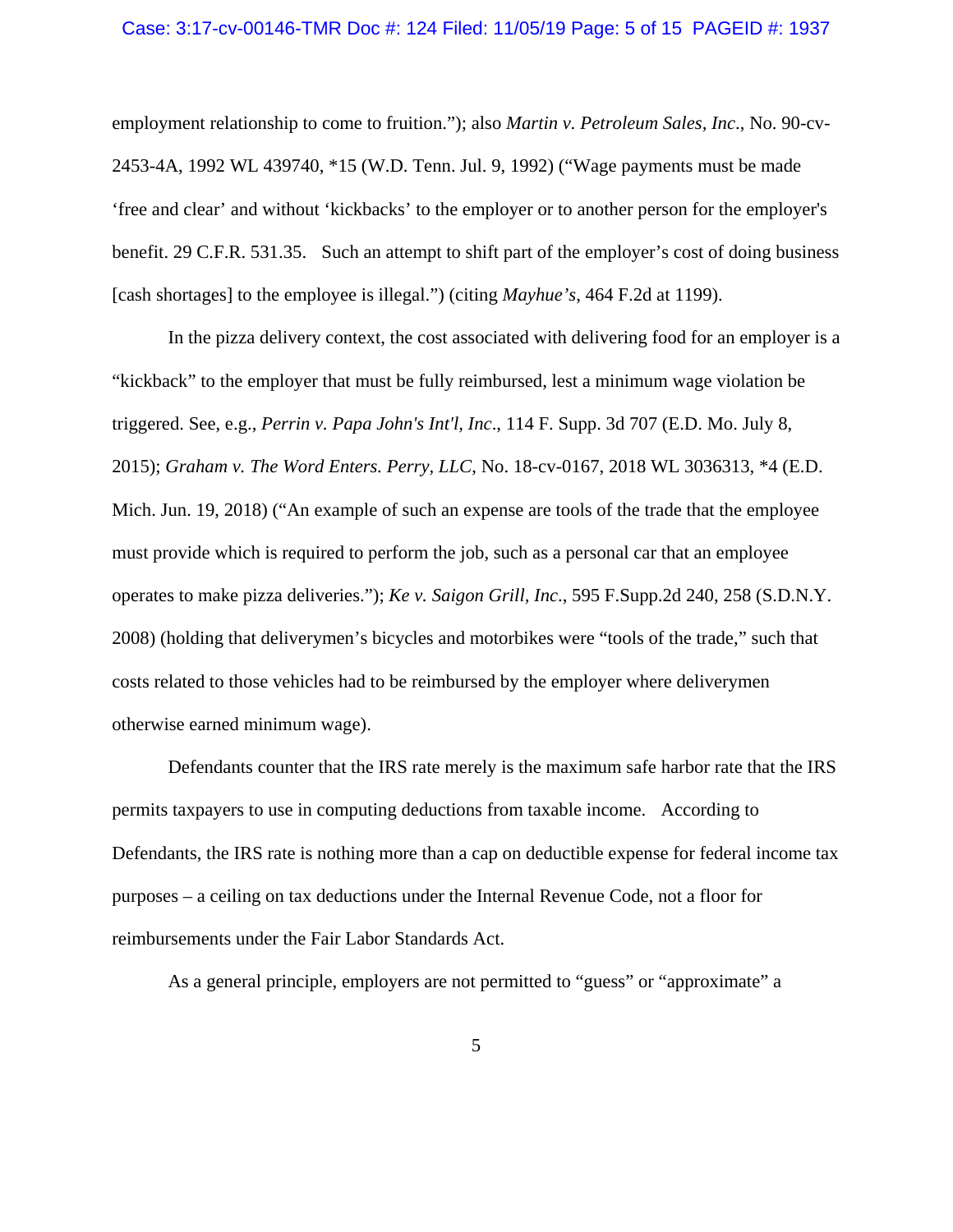# Case: 3:17-cv-00146-TMR Doc #: 124 Filed: 11/05/19 Page: 6 of 15 PAGEID #: 1938

minimum wage employee's expenses for purposes of reimbursing the expenses. This would result in some employees receiving less than minimum wage, contrary to the FLSA mandate. Instead, as a general proposition, the FLSA requires employers to pay back the actual expenses incurred by the employees.

 In the pizza delivery driver context, however, determining and maintaining records of each employee's actual expenses is a cumbersome task for the employer. The Department of Labor addressed this in its Field Operations Handbook, by giving employers a choice in order to ease their burden: either (1) keep records of delivery drivers' actual expenses and reimburse for them or (2) reimburse drivers at the IRS standard business mileage rate:

> 30c15 Car expenses: employee's use of personal car on employer's business.

In some cases it is necessary to determine the costs involved when employees use their cars on their employer's business in order to determine minimum wage compliance. For example, car expenses are frequently an issue for delivery drivers employed by pizza or other carry-out type restaurants.

(a) As an enforcement policy, the IRS standard business mileage rate found in IRS Publication 917, "Business Use of a Car" may be used (in lieu of actual costs and associated recordkeeping) to determine or evaluate the employer's wage payment practices for FLSA purposes. The IRS standard business mileage rate (currently 28 cents per mile) represents depreciation, maintenance and repairs, gasoline (including taxes), oil, insurance, and vehicle registration fees. In situations where the IRS rate changes during the investigation period, the applicable rates should be applied on a pro-rata basis.

See DOL Field Operations Handbook§ 30c15(a)(2000). Defendants emphasize that this is

permissive: paragraph (a) stipulates an accounting approach that "may be used."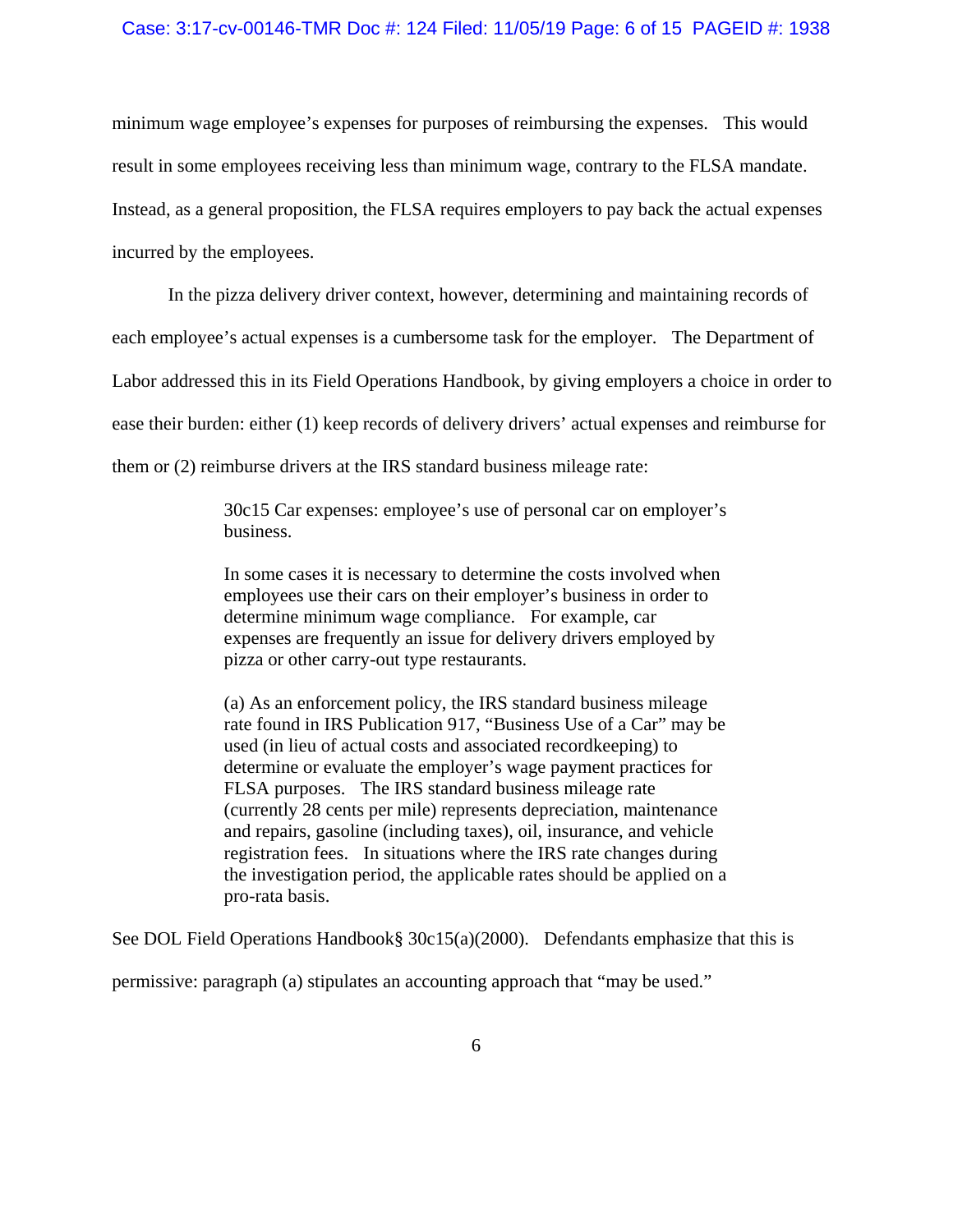#### Case: 3:17-cv-00146-TMR Doc #: 124 Filed: 11/05/19 Page: 7 of 15 PAGEID #: 1939

 The Court notes that the Field Operations Handbook is not a regulation, but an "interpretation[] of Department regulations" that was "not subject to the rigors of the Administrative Procedur[e] Act, including public notice and comment"; the Field Operations Handbook is therefore "not controlling or entitled to deference under *Chevron, U.S.A., Inc. v. Natural Resources Defense Council, Inc*., 467 U.S. 837 (1984)." *Stein v. hhgregg, Inc*., 873 F.3d 523, 532 (6th Cir. 2017) (internal quotation marks, parallel & pinpoint citations omitted). The Field Operation Handbook is, however, one of the "interpretations, opinions and explanatory guidelines" of the Department of Labor, to which a court "may properly resort for guidance" under *Skidmore v. Swift & Co*., 323 U.S. 134 (1944). *Stein*, 873 F.3d at 532. The weight to be given such matter in a particular case "will depend upon the thoroughness evident in its consideration, the validity of its reasoning, its consistency with earlier and later pronouncements, and all those factors which give it power to persuade." *Id*. (quoting *Skidmore*, 323 U.S. at 140).

 The process for determining whether to give deference to the DOL Field Operations Handbook is two-fold. First, the Court should determine if the DOL regulation is unclear. 29 C.F.R. § 531.35 does not set forth a methodology for calculating mileage rates, or provide any other guidance as to how to determine or put a value on the expenses related to operating an automobile for work. Thus, there is ambiguity as to how to calculate the mileage rate.

 Second, if the methodology for calculating the mileage rate is unclear, and the DOL Field Operations Handbook has provided a procedure, then the Court should next determine if the DOL Handbook interprets the regulation in a manner that is neither plainly erroneous nor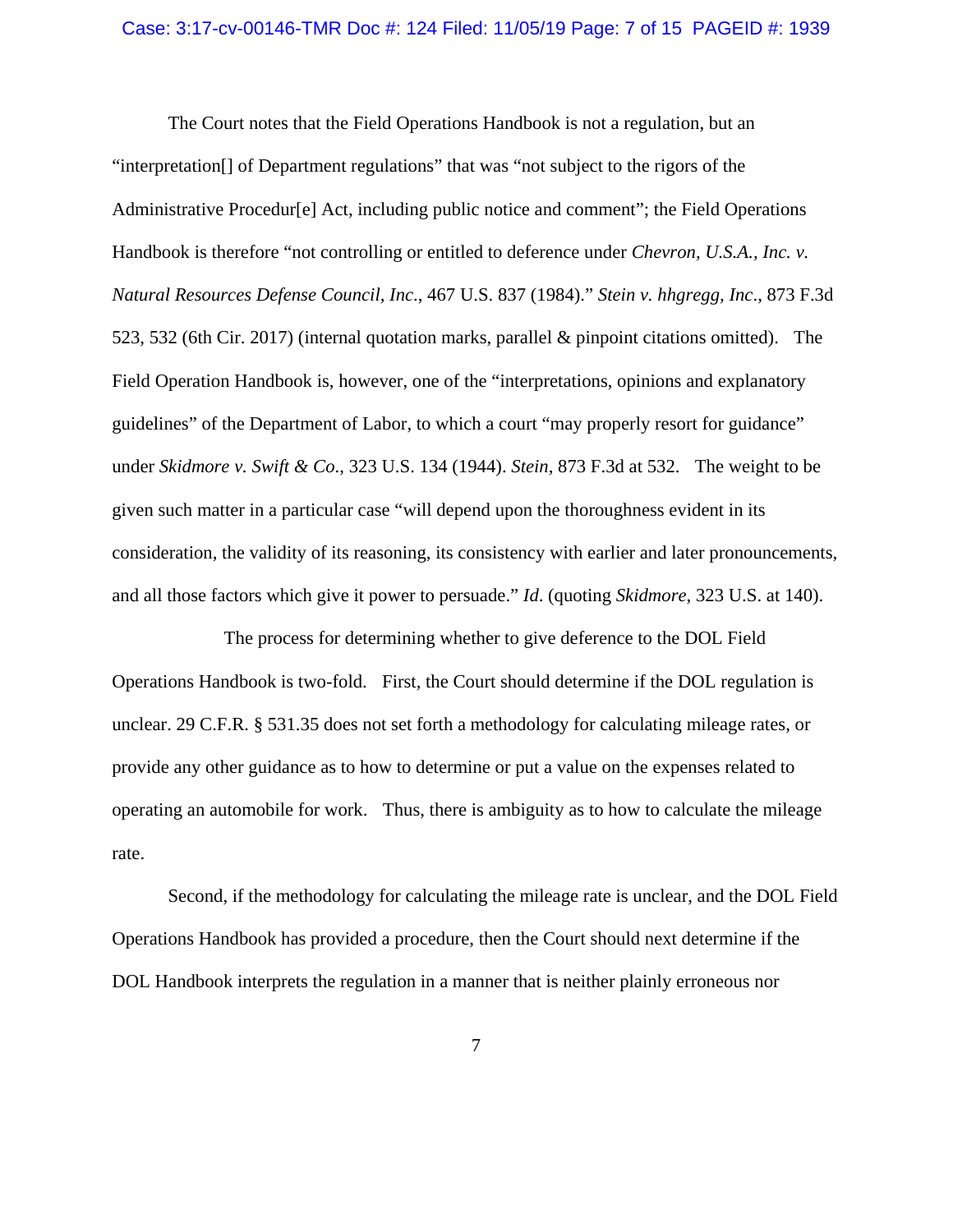# Case: 3:17-cv-00146-TMR Doc #: 124 Filed: 11/05/19 Page: 8 of 15 PAGEID #: 1940

inconsistent with the regulation. The Court considers whether deference is appropriate for the Department of Labor's interpretations of its own regulations, where the regulations give specificity to a statutory scheme that the Department enforces.

 Defendants urge that the Field Operations Handbook § 30c15 is entitled to no special weight. Defendants key on the fact that it was last updated on June 30, 2000; see https://www.dol.gov/whd/foh/# (last visited Apr. 12, 2019); and that it relies on IRS Publication 917, which was last published in 1995, and is not a current IRS publication. See https://apps.irs.gov/app/picklist/list/priorFormPublication.html?value=publ+917&criteria=formN umber&submitSearch=Find (last visited Apr. 12, 2019). The Court can imagine that pizza delivery may have been revolutionized since these dates, but Defendants present no evidence of this. C.f. *Fast v. Applebee's Intern., Inc*., 638 F.3d 872, 878-81 (8th Cir. 2011) (citing *Gonzalez v. Oregon*, 546 U.S. 243, 255-56 (2006)) ("We believe that the DOL's interpretation contained in the Handbook…is a reasonable interpretation of the regulations. It is certainly not 'clearly erroneous or inconsistent with the regulation.'"); and *Marsh v. J. Alexander's, LLC*, 905 F.3d 610, 623 (9th Cir. 2018). (citing *Fast*, 638 F.3d at 880-81). Here, there is good reason to give deference to the DOL Field Operations Handbook.

 Plaintiffs have the burden of proving they were not paid the applicable minimum wage. An "FLSA plaintiff must prove by a preponderance of the evidence that he or she performed work for which he or she was not properly compensated." *O'Brien v. Ed Donnelly Enters., Inc*., 575 F.3d 567, 602 (6th Cir. 2009) (internal quotation marks & brackets omitted); accord, e.g., *Anderson v. Mt. Clemens Pottery Co*., 328 U.S. 680, 686-87 (1946); *Robinson v. Roberts Hotels*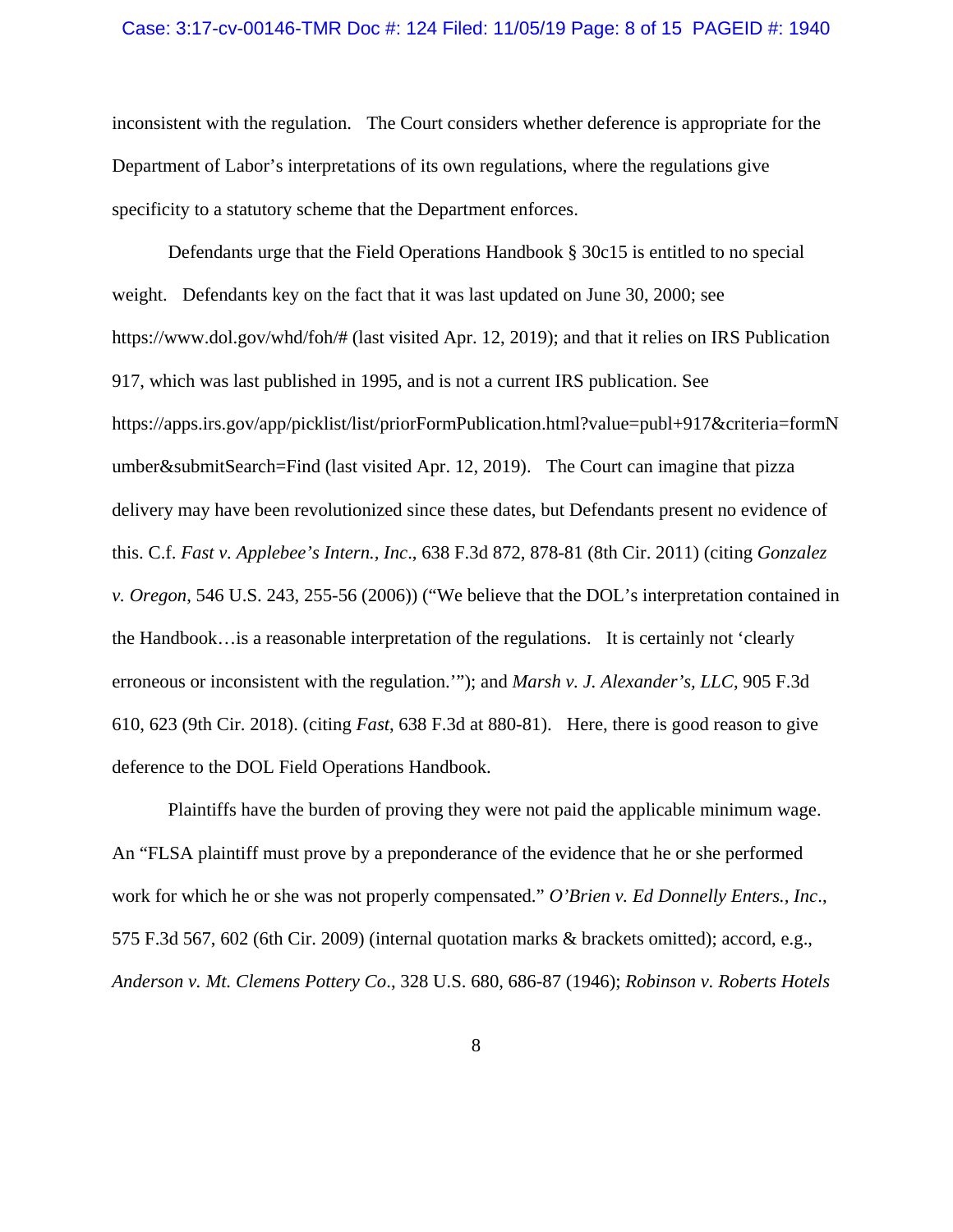*Mgmt. Detroit, LLC*, 661 F. App'x 890, 891 (6th Cir. 2016); *Oldham v. USPS*, 465 F. App'x 440, 444 (6th Cir. 2012). Thus, if Plainitffs show that Defendants' compensation dropped drivers below minimum wage, they have met their burden.

 Plaintiffs have the burden of proving they "performed work for which [they] were not properly compensated." *Monroe v. FTS USA, LLC*, 860 F.3d 389, 398 (6th Cir. 2017), cert. denied, 138 S Ct. 980, 200 L. Ed. 2d 248 (2018). Moreover, minimum wage violations generally must be proven on a week-by-week basis. The burden for proper payment, however, falls on the employer. *Caserta v. Home Lines Agency*, *Inc*., 273 F.2d 943, 946 (2d Cir. 1956) (the "obligation of [FLSA compliance] is the employer's and it is absolute."). Once a violation is shown, it is the employer's burden to prove it acted with good faith and a reasonable belief that it complied with the law. 29 U.S.C. § 260.

 Failure to pay the IRS rate is not, in and of itself, a violation. However, because Papa John's pays at or very close to minimum wage, Defendants have little room when it comes to reimbursement; they are near the minimum wage fault line. Thus, under-reimbursement puts the drivers at risk to have their wage rights violated under the FLSA's anti-kickback regulation. 29 C.F.R. § 531.35.

 In this case, the DOL Handbook states that when actual expenses have not been maintained, the IRS mileage rate is used to determine minimum wage compliance. Defendants, knowing they would ask their employees to incur substantial expenses on their behalf, could have paid a wage rate safely above minimum wage. In such a circumstance, their reimbursement policy might never come into question.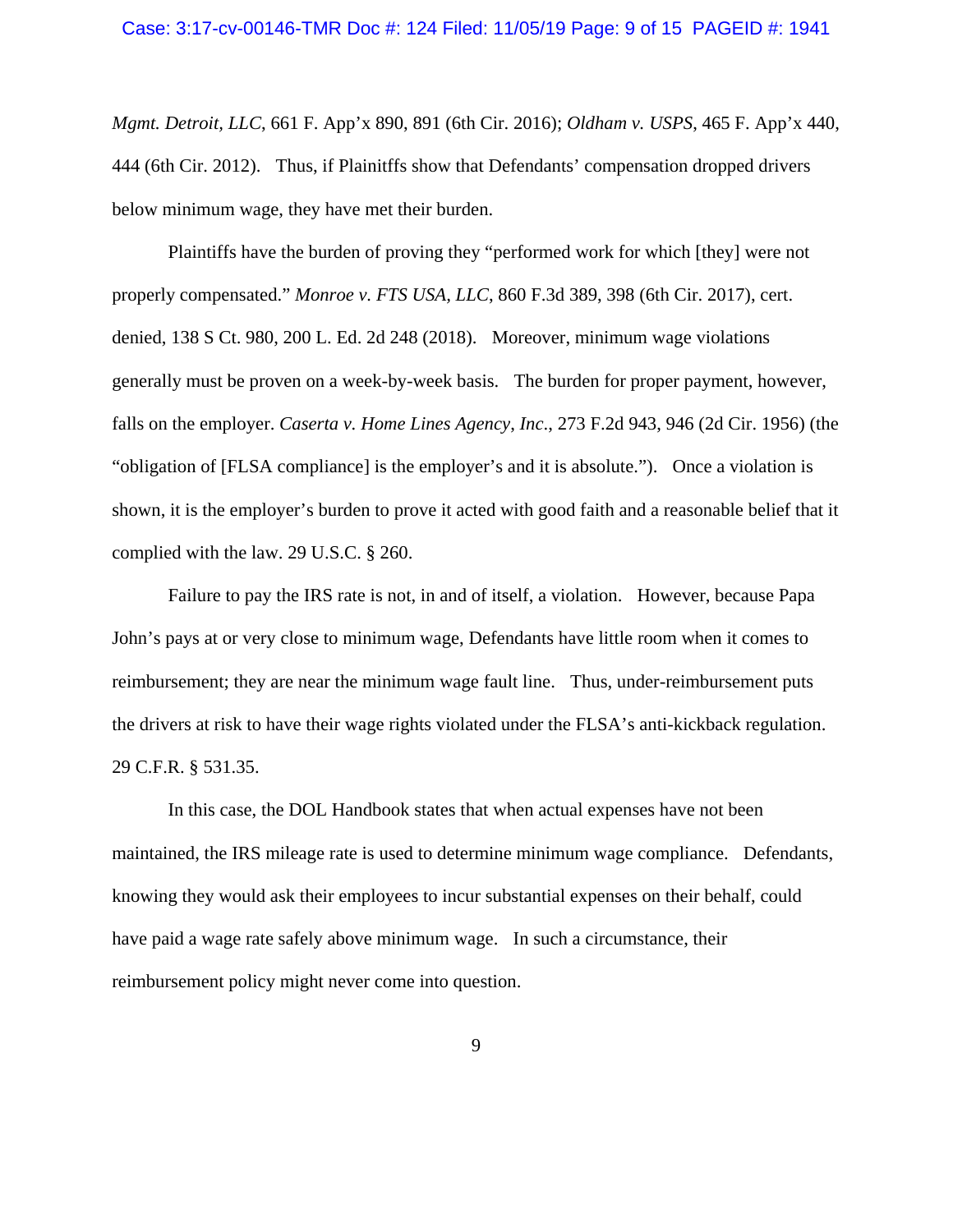#### Case: 3:17-cv-00146-TMR Doc #: 124 Filed: 11/05/19 Page: 10 of 15 PAGEID #: 1942

Defendants also could have paid the workers their actual costs for delivering pizza.

Again, Defendants chose not to. This leaves the DOL Handbook's second method of

reimbursing vehicle-related expenses as Defendants' only remaining option to comply with the

FLSA's minimum wage requirement— reimburse delivery drivers at the IRS mileage rate.

 The IRS mileage rate is a data-driven and systematic methodology for estimating the cost of driving a mile. The IRS mileage rate is:

> a rate determined by the IRS that a taxpayer can deduct per mile driven for business, charitable activities, moving or medical purposes. The standard mileage rate changes regularly to keep up with inflation….The IRS bases these rates on cost data and analysis compiled every year by Runzheimer International, an independent research firm that contracts to the IRS. Runzheimer International uses data from across the country and measures auto insurance premiums, gas prices, maintenance costs, depreciation and other costs that go into operating a vehicle.

Julia Kagan, Standard Mileage Rate, Investopedia, (June 13, 2018).

 "Since 1980, the IRS has worked with Runzheimer to calculate the business mileage deduction rate, using a consistent method and statistical analysis of vehicle cost components…. [The rate] reflect[s] the movement of prices in the marketplace." IRS Announces 2018 Business Mileage Rate of 54.5 Cents-Per-Mile with Cost Data and Analysis by Runzheimer, Business Wire, (December 14, 2017, 3:13 PM). The IRS mileage rate is the real cost of driving a vehicle. It does not include any cost components that are inapplicable to the costs that the pizza delivery drivers incur. There is no reason not to use the IRS mileage rate in this case; it is neither plainly erroneous nor inconsistent with the regulation.

Since 2000, the DOL Handbook has provided that in the absence of actual costs, the IRS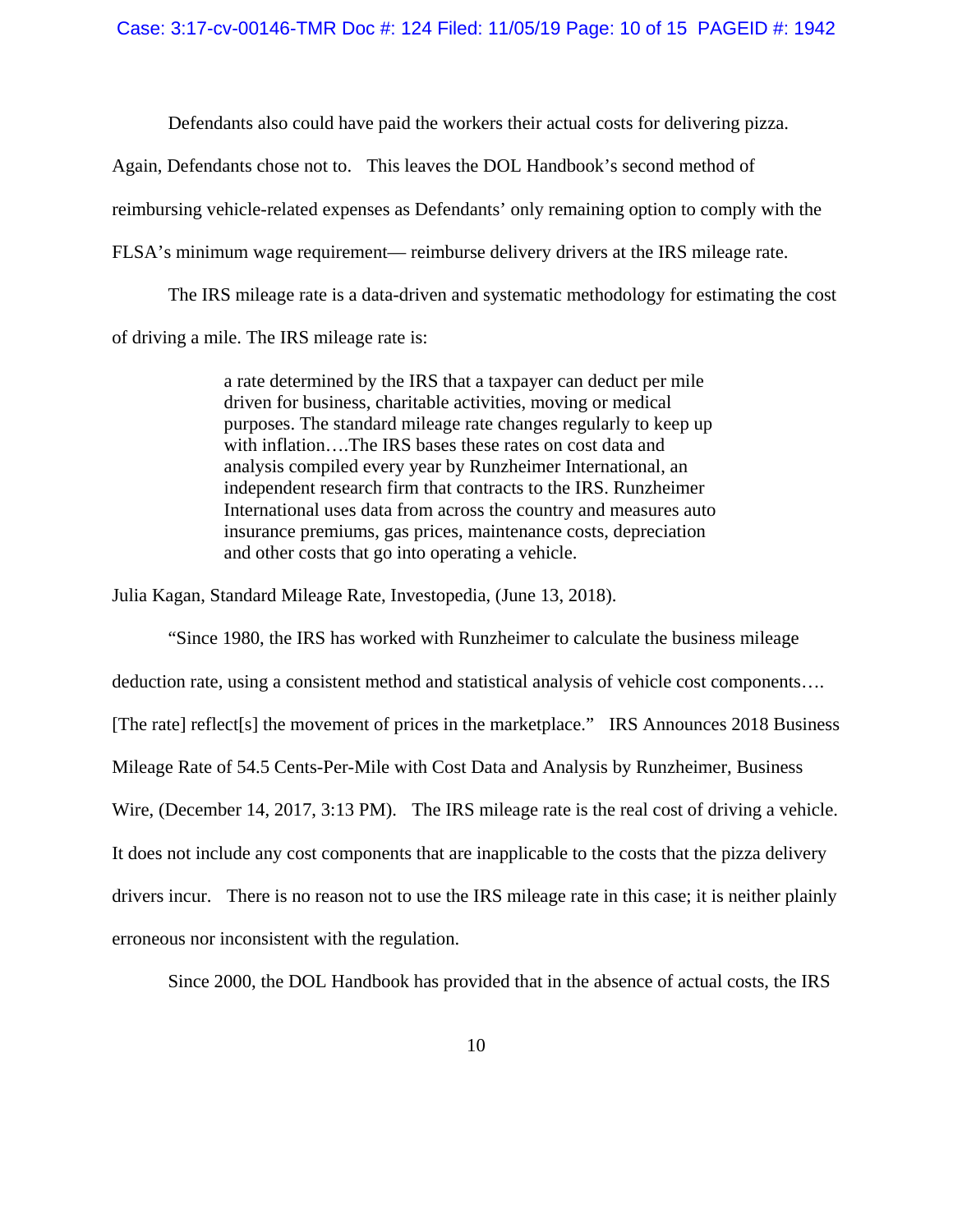mileage rate applies. The Department's approach recognizes that—when an employer is standing on the minimum wage fault line—an employer cannot and should not be allowed to guess, estimate, or come "close enough" to reimbursing for these substantial expenses. Instead, the law should provide a clear directive of how to comply with the minimum wage laws. The Department's approach creates a bright line for employers to follow. The "IRS rate or actual expenses" method is the appropriate measure.

> Because the vehicles owned by the delivery drivers are considered "tools of the trade," 29 C.F.R. § 531.35, and required by Cousin Vinny's as a condition of being hired as a delivery driver, there needed to be an adequate reimbursement rate, using either the IRS mileage rate or actual reimbursement of cost, in order to avoid a decrease in the minimum wage and overtime paid.

*Brandenburg v. Cousin Vinny's Pizza, LLC*, No. 3:16-cv-516, 2018 WL 5800594, \*4 (S.D. Ohio Nov. 6, 2018) (granting Rule 23 class certification of same Ohio claims asserted here); see also *Zellagui v. MCD Pizza, Inc*., 59 F.Supp.3d 712, 716 (E.D. Pa. Nov. 3, 2014); and *Cornish v. Deli Mgmt., Inc.*, No. WMN-16- 672, 2016 WL 5934077, at \*3 (D. Md. Oct. 12, 2016).

 The Department's approach to mileage is consistent with the FLSA's remedial goals. The FLSA is a remedial statute that is designed to "protect all covered workers from substandard wages and oppressive working hours." *Encino Motorcars, LLC v Navarro*, 579 U.S. \_\_\_\_, 136 S. Ct. 2117, 2121, 195 L.Ed.2d 382 (2016) (quoting *Barrentine v. Arkansas–Best Freight System, Inc.*, 450 U.S. 728, 739 (1981)). To meet that goal, both employees and employers must have clear rules to follow. The Fair Labor Standards Act's remedial goals are defeated if employees have no way of knowing whether they are being paid properly. See, e.g., 29 U.S.C. 203(m) (requiring tipped employees to receive notice of the FLSA's tip credit provisions). This is likely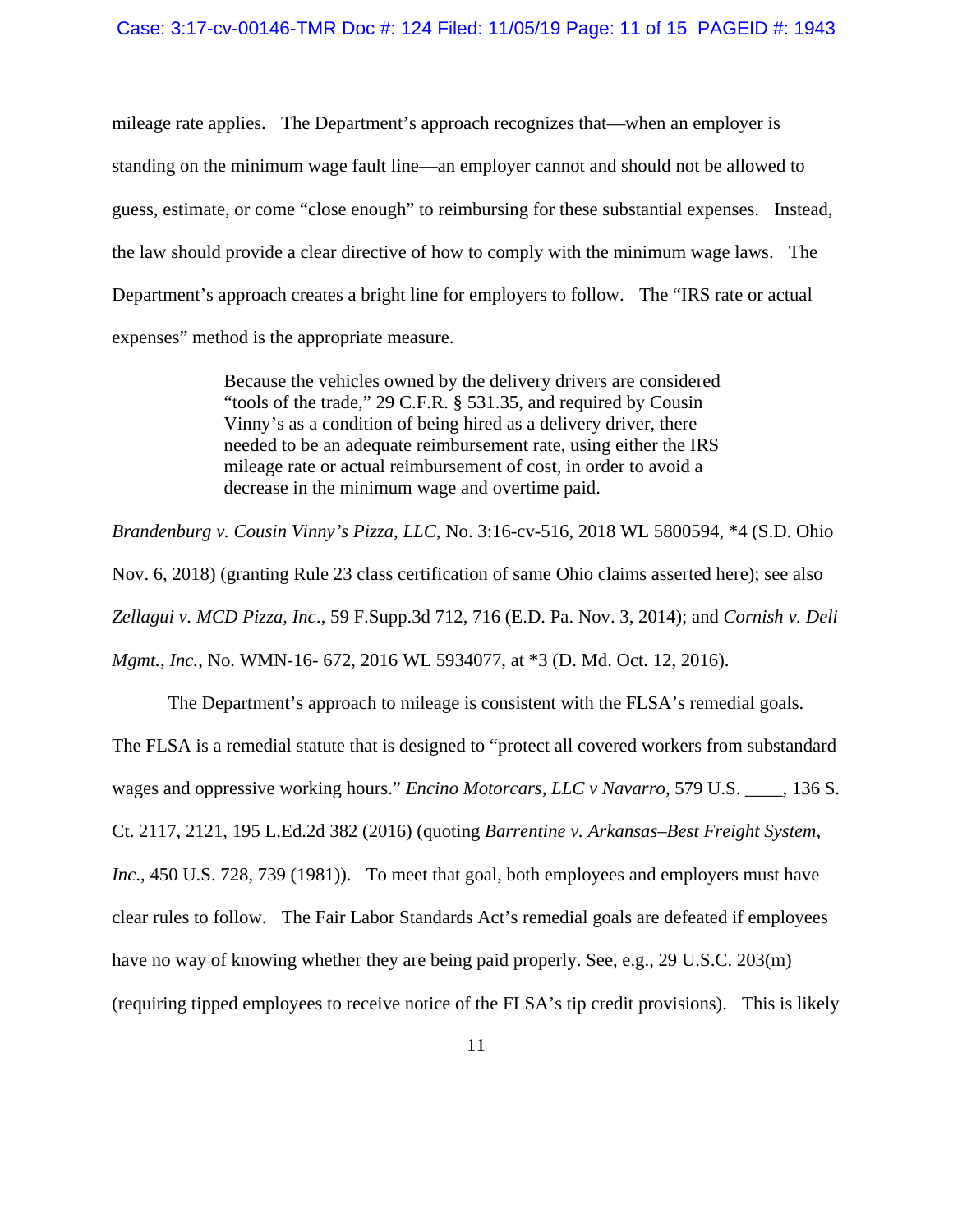#### Case: 3:17-cv-00146-TMR Doc #: 124 Filed: 11/05/19 Page: 12 of 15 PAGEID #: 1944

one of the reasons the DOL implemented a very clear standard for pizza delivery drivers—the public and accessible IRS rate.

 The Department's rule for pizza delivery drivers results in clarity for both delivery drivers and their employers. Employers can choose to take on the task of tracking delivery drivers' actual expenses or pay a set per-mile reimbursement rate. A neutral arbiter—the IRS creates, monitors, and updates the rate, and it favors neither employers nor employees. Both employers and employees can readily access the rate. Moreover, employers, employees, and courts can precisely determine whether an employer is complying with the employer's minimum wage obligations. This can be done at relatively low litigation cost, likely through a motion for judgment on the pleadings or at summary judgment.

 Absent an employer who has tracked actual expenses, the IRS standard business mileage rate set forth in the Department's Field Operations Handbook properly applies when enforcing the minimum wage requirements of the FLSA. It provides employers with a clear directive for minimum wage compliance and allows them to avoid the substantial costs of keeping records of their employees' actual expenses. It likewise provides employees a clear understanding of how the minimum wage laws apply to them. Plaintiffs ask the Court to hold, as a matter of law, that the proper measure of minimum wage compliance for pizza delivery drivers is to either (1) track and pay delivery drivers' actual expenses or (2) pay the mileage reimbursement rate set by the Internal Revenue Service.

 In meeting their burden, delivery drivers may rely on a reasonable company-wide estimate of per-mile vehicle costs because that is how the employers reimburse delivery drivers.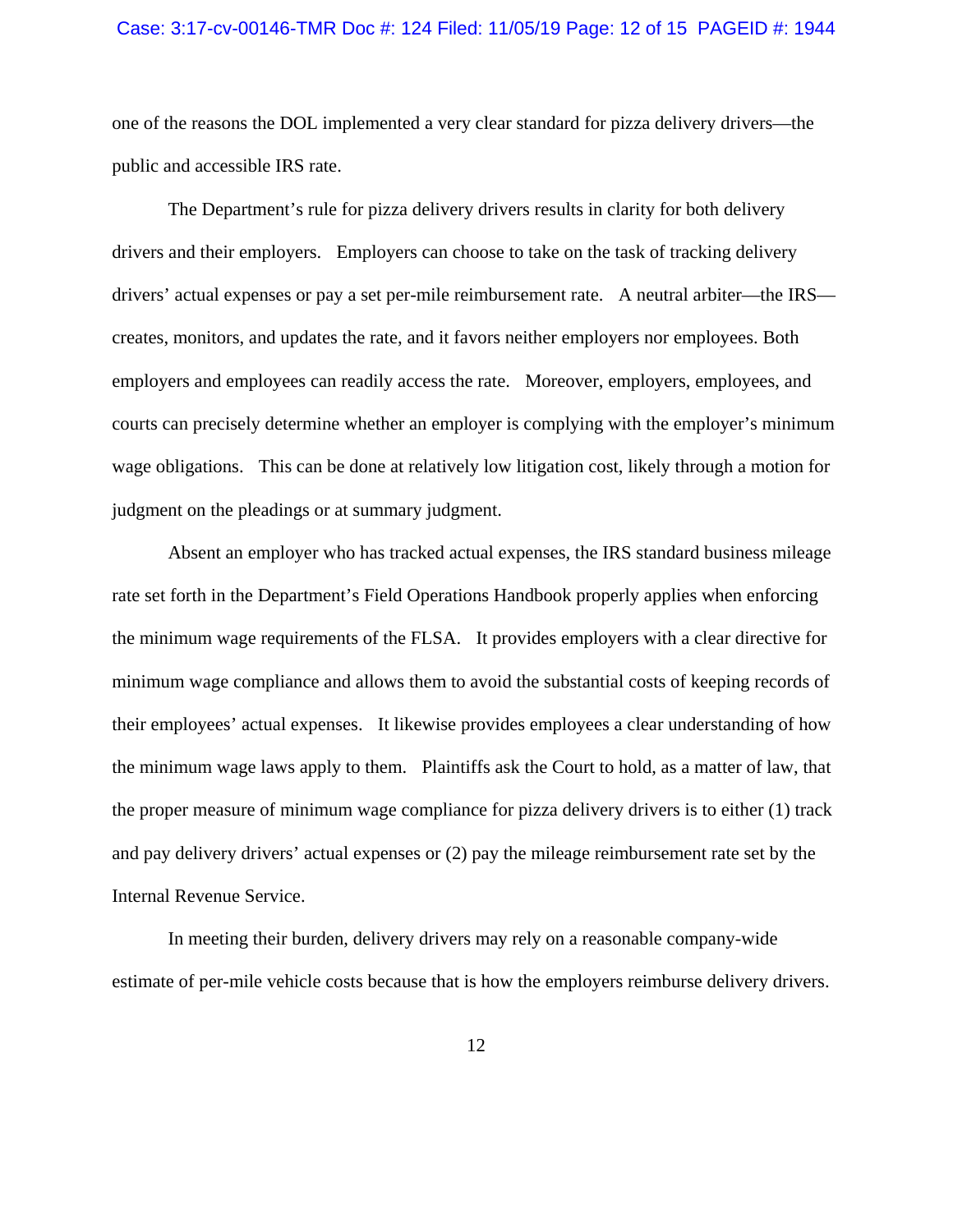The IRS rate is one such estimate*. Perrin v. Papa John's Int'l., Inc.* ("*Perrin II*") examined a request for nation-wide class certification of the same claim. No. 4:09-cv-1335, 2013 WL 6885334, \*\*4-8 (E.D. Mo. Dec. 31, 2013)("Defendants' assertion that individualized showings of each Plaintiff's vehicle expenses will be required to prove Plaintiffs' claims is without merit. Defendants' own reimbursement methodology does not depend upon the drivers' actual expenses and the regulatory framework does not require that reimbursement be based on actual expenses." Id. at \*7). *Oregal v. PacPizza, LLC* held that "[t]he appropriate mileage reimbursement rate will ... be applied to all class members." Case No. C12-01454 (Sup. Ct. of Contra Costa Cnty., Cal. May 14, 2014) (Ex. 1), at 5 (emphasis added); *Villalpando v. Exel Direct Inc*., Nos. 12-cv-4137, 13- cv-3091, 2016 WL 1598663 (N.D. Cal. Apr. 21, 2016) (recognizing that showing of reasonable reimbursement rate constitutes proof common to the entire class); *Behaein v. Pizza Hut, Inc*., No. BC541415 (Sup. Ct. of L.A. Cnty. July 15, 2015) (Ex. 2), at 8-10 (recognizing that common class-wide proof entails estimated vehicle costs, rather than requiring each delivery driver to prove his or her own actual vehicle costs).

 Once a violation is shown, it is the employer's burden to prove it acted with good faith and a reasonable belief that it complied with the law. 29 U.S.C. § 260.

 Papa John's claims that it has no duty to maintain records of its delivery drivers' expenses. Doc. 117, PageID 1743. Papa John's' position is contrary to the FLSA's requirements. The FLSA requires employers to keep records of employees' "wages, hours, and other conditions and practices of employment maintained by him…" 29 U.S.C. § 211(c). Given that neither party disputes that the drivers' cars are "tools of the trade," the cost of which reduces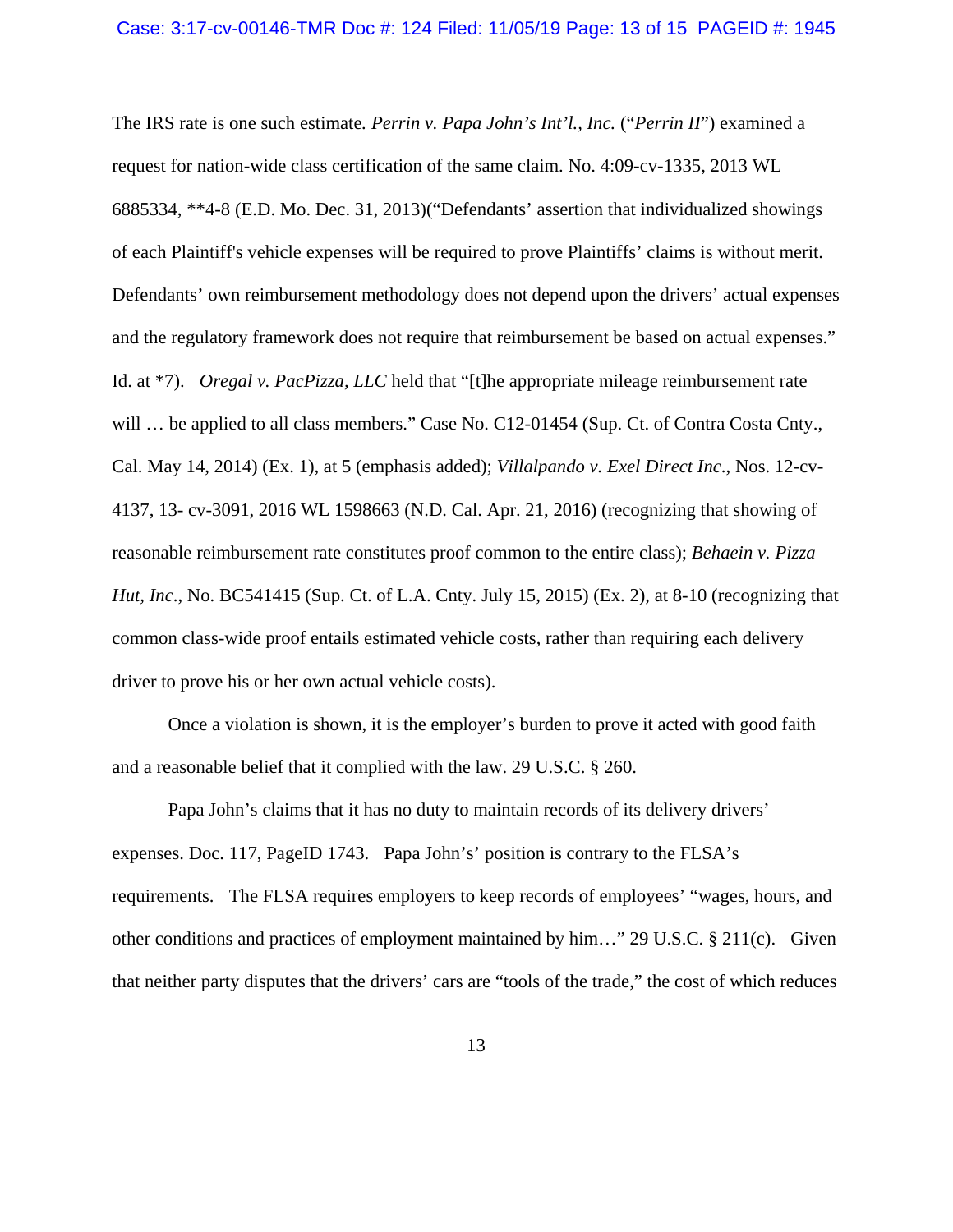#### Case: 3:17-cv-00146-TMR Doc #: 124 Filed: 11/05/19 Page: 14 of 15 PAGEID #: 1946

the drivers' effective wages, employers must maintain records of those costs under either the "wages" or "other conditions and practices of employment" portions of Section 211(c).

 Department of Labor regulations require employers to maintain records of employees' expenses, including:

> total additions to or deductions from wages paid each pay period including employee purchase orders or wage assignments. Also, in individual employee records, the dates, amounts and nature of the items which make up the total additions and deductions.

29 C.F.R. § 516.2(a)(10). "[T]here is no legal difference between deducting a cost directly from the worker's wages and shifting a cost, which they could not deduct, for the employee to bear." *Arriaga v. Florida Pacific Farms, L.L.C*., 305 F.3d 1228, 1237 (11th Cir. 2002). The regulations also require employers to maintain records of "total wages paid each pay period." 29 C.F.R. § 516.2(a)(11). Because employee-incurred expenses affect "total wages," this provision also requires employers to maintain records of delivery drivers' vehicle expenses.

 In the pizza delivery driver context, a reasonably diligent employer must in some manner maintain records of vehicle costs, even if the FLSA and Regulations did not already require the employee to do so. See *Craig v. Bridges Bros. Trucking LLC*, 823 F.3d 382, 389 (6th Cir. 2016) (requiring the exercise of reasonable diligence to determine whether a worker is working uncompensated hours. C.F.R. § 516.6(c) requires the employer to maintain the records for at least two years. The "obligation of [FLSA compliance] is the employer's and it is absolute. He cannot discharge it by attempting to transfer his statutory burdens of accurate recordkeeping, 29 U.S.C. § 211(c), and of appropriate payment, to the employee." *Caserta v. Home Lines Agency, Inc*., 273 F.2d at 946.